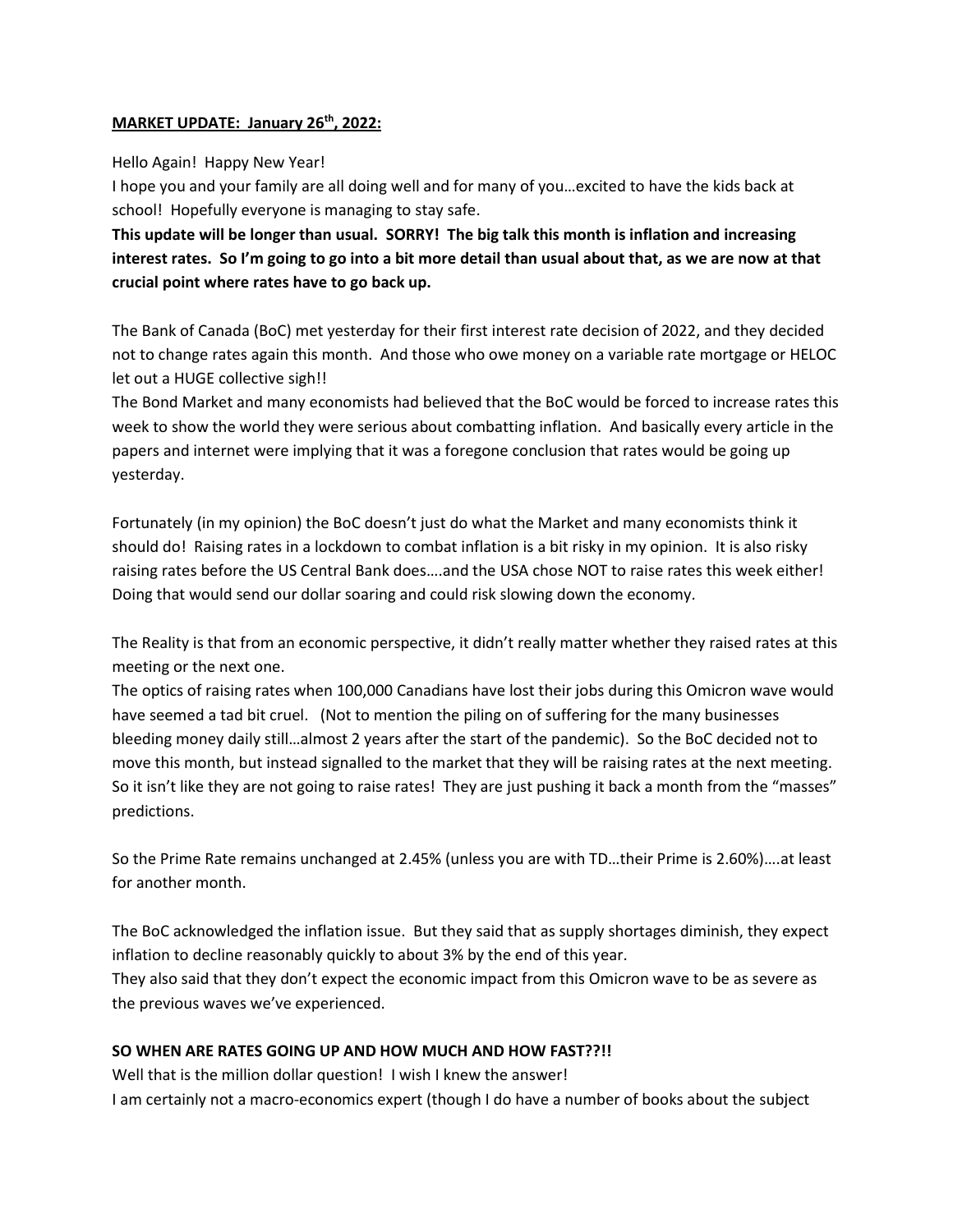from my university days that are collecting dust in my basement….and I acknowledge that those books might not have ever been opened!!  $\circled{c}$ ) But based on some of the answers I'm seeing in the press, it seems apparent to me that no one knows the answer. It also seems apparent that those who speak the loudest and most aggressively are the ones getting the attention and the press. And the Bond Market appears to be following their lead. BUT I DON'T AGREE WITH THOSE LOUD VOICES…

So that is why I'm speaking out here….As loudly as possible…

#### **So let's go over what we know…..**

*-Rates were dropped by 1.5% in March of 2020 when the pandemic broke out. It seems likely the BoC would want to eventually get back to this level (in the least).* 

-The issue that many economists and the bond market clearly keep forgetting is that currently the biggest driver of our high inflation is caused by issues at ports and supply chain disruptions. Higher rates won't truly fix that! Sure, there are other factors driving inflation up as well. But even if the BoC hiked rates to the moon, the ports would still be a mess and we'd still have inflation issues. So it isn't like raising rates soon and fast is going to fully fix this inflation issue. And really…Is inflation going to 100% because we wait another month to raise rates?? Heck no.

*-Tiff Macklem, the Bank of Canada Governor said, "The challenge here is to bring inflation back to target -without choking off the recovery."* 

*That's right people….We are still in a recovery! No point spending more money than I can count to try to keep the economy afloat for the last 22.5 months, only to ruin it all by raising rates too quickly.*

-For perspective, the BoC has averaged SIX 0.25% hikes in its typical "raising rates" cycle. That doesn't mean it is always 6 hikes and always 1.5%, but that is the average.

*-In June of 2020 (which was the very end of his term as BoC governor), former BoC Governor Stephen Poloz acknowledged that our record-high household and government indebtedness will magnify the impact of future hikes and likely reduce the total number needed to bring inflation back under wraps.* 

*I don't think he could have predicted inflation would be as bad as it is now, but he knew there would be*  lots of inflation worries as we came out of the pandemic. But that does show that the BoC might not *have to increase rates so high to have a huge impact on slowing inflation.*

-It took the BoC a decade to get rates up 1.25% after the US Financial Collapse in 2008. That event was not nearly as detrimental to Canada as the pandemic and lockdowns have been.

*-As mentioned above, we had many economists calling for increases yesterday. It has been the top story in the news for the last couple of weeks. For example, Scotiabank's Economists said they expected five*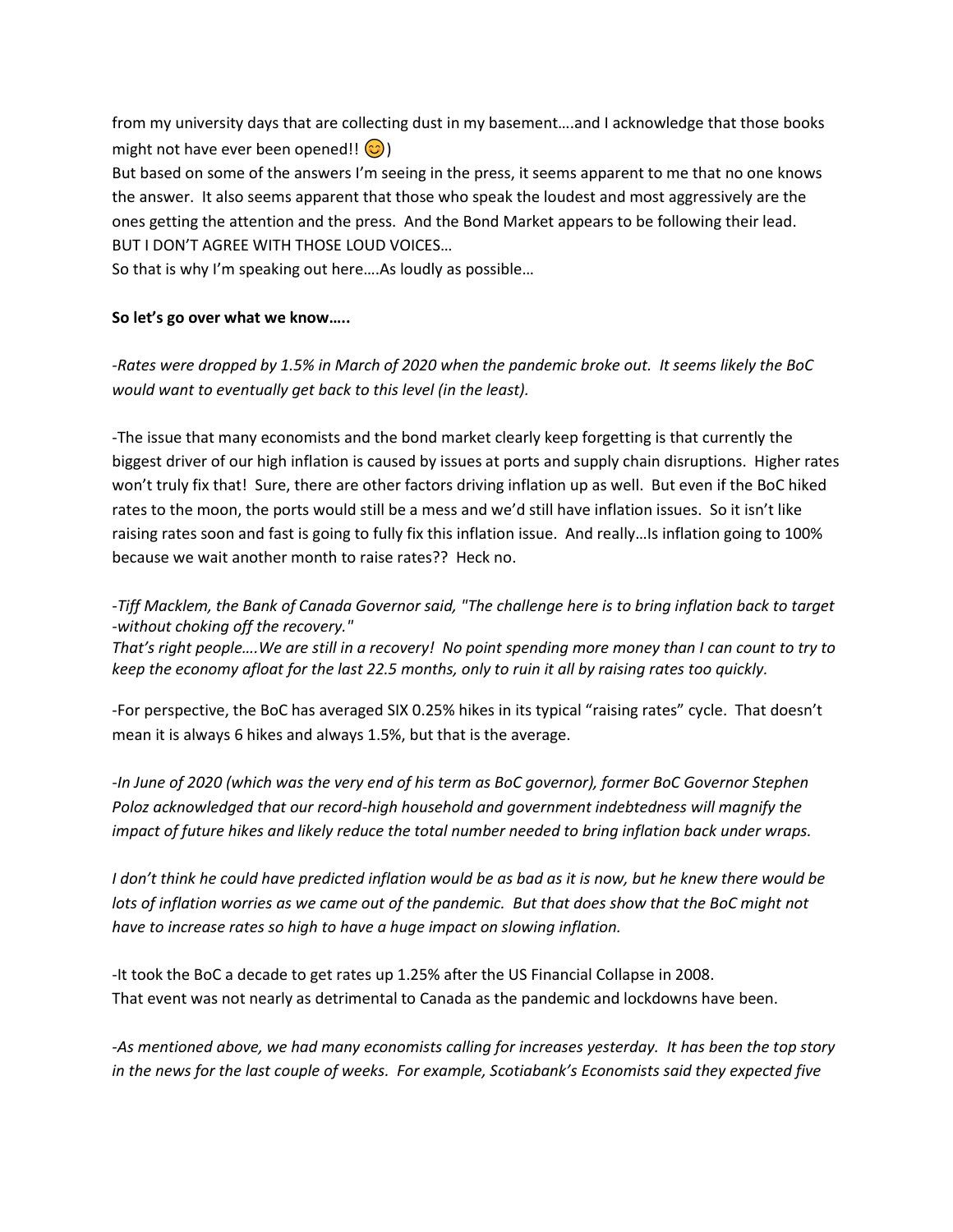*0.25% increases and one 0.50% increase this year….Or to be exact..0.25% increase yesterday, 0.25% in March, 0.50% in April and then 3 more quarter percent increases in the 2nd half of 2022. And then Scotia predicts there would be even more increases on top of that in 2023!! So that would be an increase of 1.75% in 2022. And 0.50%-1% more in 2023. That would mean the Prime Rate would be 0.75%-1.25% HIGHER than where we were at the start of the pandemic. The last time our Prime Rate was at 5% or higher was March of 2008. A lot has changed in the last 14 years….For example, the average home price in Toronto at that time…about \$379,000. Today…\$1,163,000. Sounds like a good way to kill the housing market and the economy to me!* 

*I guess anything is possible…But to me, that prediction is extremely aggressive….to put it as nicely as I can.*

*It is so extreme and scary it certainly gets you to read the news article!! Do they honestly believe what they are saying?? Or maybe they are trying to force the BoC's hand?? Guess who stands to benefit most from raising interest rates?? THE CANADIAN BANKS! So of course they want to see the BoC raise rates sooner rather than later, and to do so many many times! I'm just not sure if we should be trusting an opinion that is a tad bit biased. But again….these are the economists that are being quoted in the news.* 

*SURE…they could be correct in their prediction. But there are many who don't see their prediction as very likely to materialize. You just haven't been reading much from those economists. It doesn't make for "sexy" headlines. I think that this fact has helped the bond market to align more with the LOUD economist's thinking as opposed to those that believe rates will be increased at a more measured pace.*

-ONE THING that does not get mentioned very often (or at all) in the press….did you know the Bond Market has priced in RATE DROPS by the BoC in both 2024 and 2025?!?!? So that says to me that investors think the BoC will be raising rates quickly and will over-shoot and be forced to turn around and lower rates again. That would definitely be a good possibility if they followed the Scotia prediction! I apparently have more confidence in the BoC than the Market does! I think they might get this right if they raise rates slowly and not as high….so they won't have to lower rates aggressively in 2024 and 2025 to save the economy they crippled.

# **SOOOOOO…with all that being said….what does this all mean?? When are rates going to go up and how fast and how far??**

From where I sit, it seems pretty darn likely the BoC will have to start raising rates at their next meeting in March. The BoC essentially said just that in their meeting yesterday. So barring another variant moving us back to lockdown, we should expect rates to jump 0.25% at the next meeting in early March.

The US Central Bank also signalled they expected they would be increasing rates at their next meeting in March. So it appears we'd be increasing rates at the same time as the USA.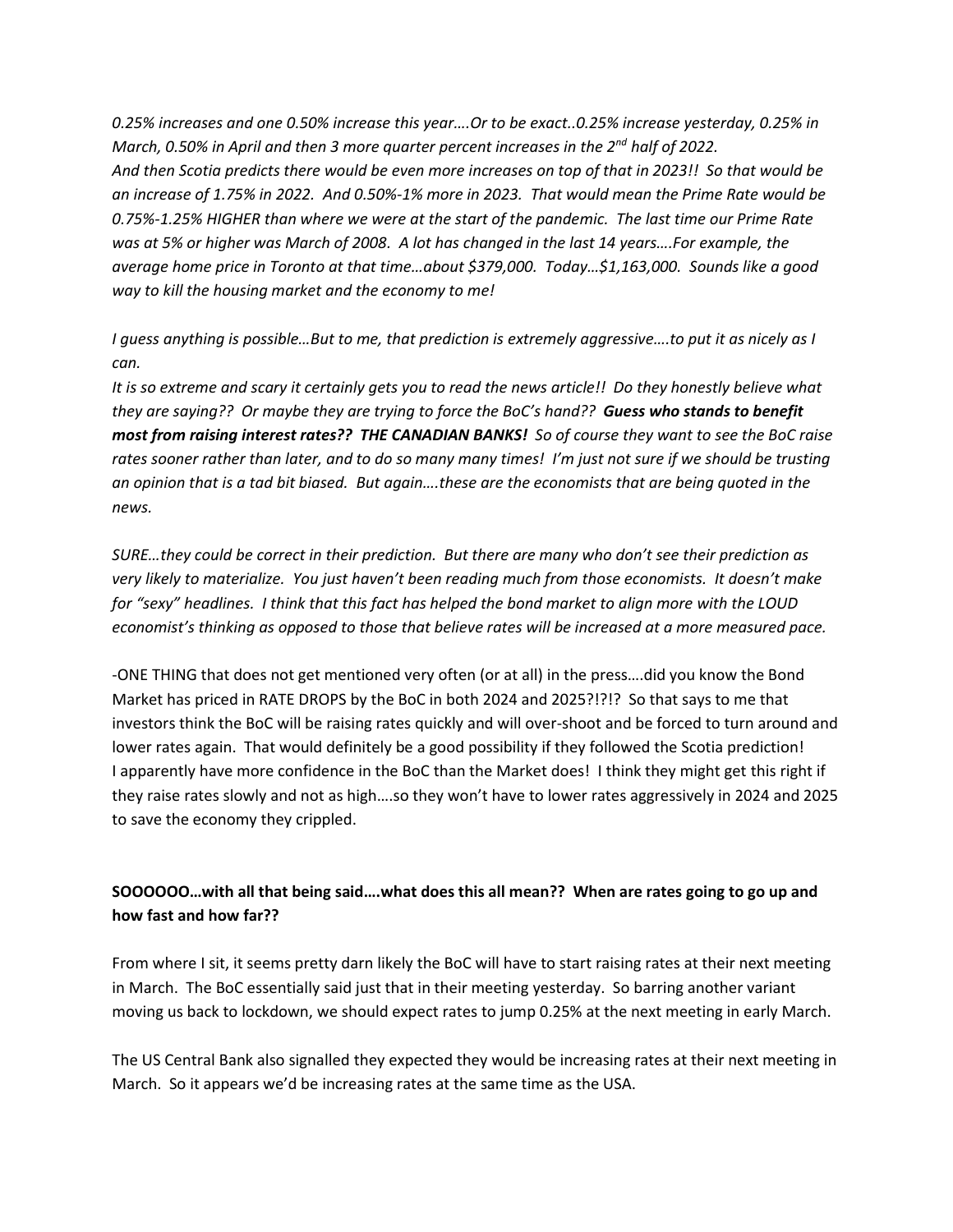But after that, things become a lot less clear. We still have many Economists calling for a ton of increases (I notice in the press today that those economists seem quite angry that the BoC didn't do what they expected yesterday….almost taking it personally that the BoC didn't follow their suggestions!!).

But you have other economists (e.g. CIBC's Deputy Chief Economist Benjamin Tal, etc…) who believe a more measured approach is the way to approach this. Tal points out that if rates are increased too quickly, we risk ruining the economy. And if that happens, then the BoC will be forced to lower rates again. ('Overshooting' as it is called…when rates are increased too quickly… generally leads to recession).

They also risk ruining the housing market with 6 or 7 rate increases this year. 4 increases in 2022 probably won't ruin it…that's the hope anyway!! And they certainly don't want to ruin our housing market. Housing has been such a huge chunk of the economy over the last 10 years. If they ruined it, it would surely drive us back into a recession.

SO AGAIN…ANYTHING CAN HAPPEN. We are still in a pandemic after all! And what the BoC does will also depend on how quickly the USA raises its rates.

But I'm going to align my prediction with CIBC's Benjamin Tal…someone who speaks calmly and without ego.

So that means four 0.25% increases in 2022. And 2 or 3 more in 2023. So that means Prime is 1.5%- 1.75% higher by the end of 2023. With Prime at 2.45% today, that means Prime is up to 3.95% or 4.20% by the end of 2023.

Could I be wrong! Of course! But even the best economists are correct less often than weathermen, so the odds are I will be wrong!!

# $\odot$

My hope is that by going with a more measured approach it will soften the blow and allow us to climb out of this mess as a nation as unscathed as possible.

# **SOOOOO….WHAT ABOUT MORTGAGE RATES?!?!**

Because of the bold predictions from influential people (e.g. Scotia economists, etc…), we have seen fixed Mortgage Rates continue to climb in anticipation of the BoC raising rates this month and many more times after that this year.

For Purchases with less than 20% Down Payment, we are seeing 5 year fixed rates around 2.74%- 2.99%...depending on the lender. That is about 0.70%-1% higher than it was 3 months ago! 5 year variable rates for purchases with less than 20% down payment are around 1.30% (Prime less 1.15%). This is only about 0.15% higher than a few months ago.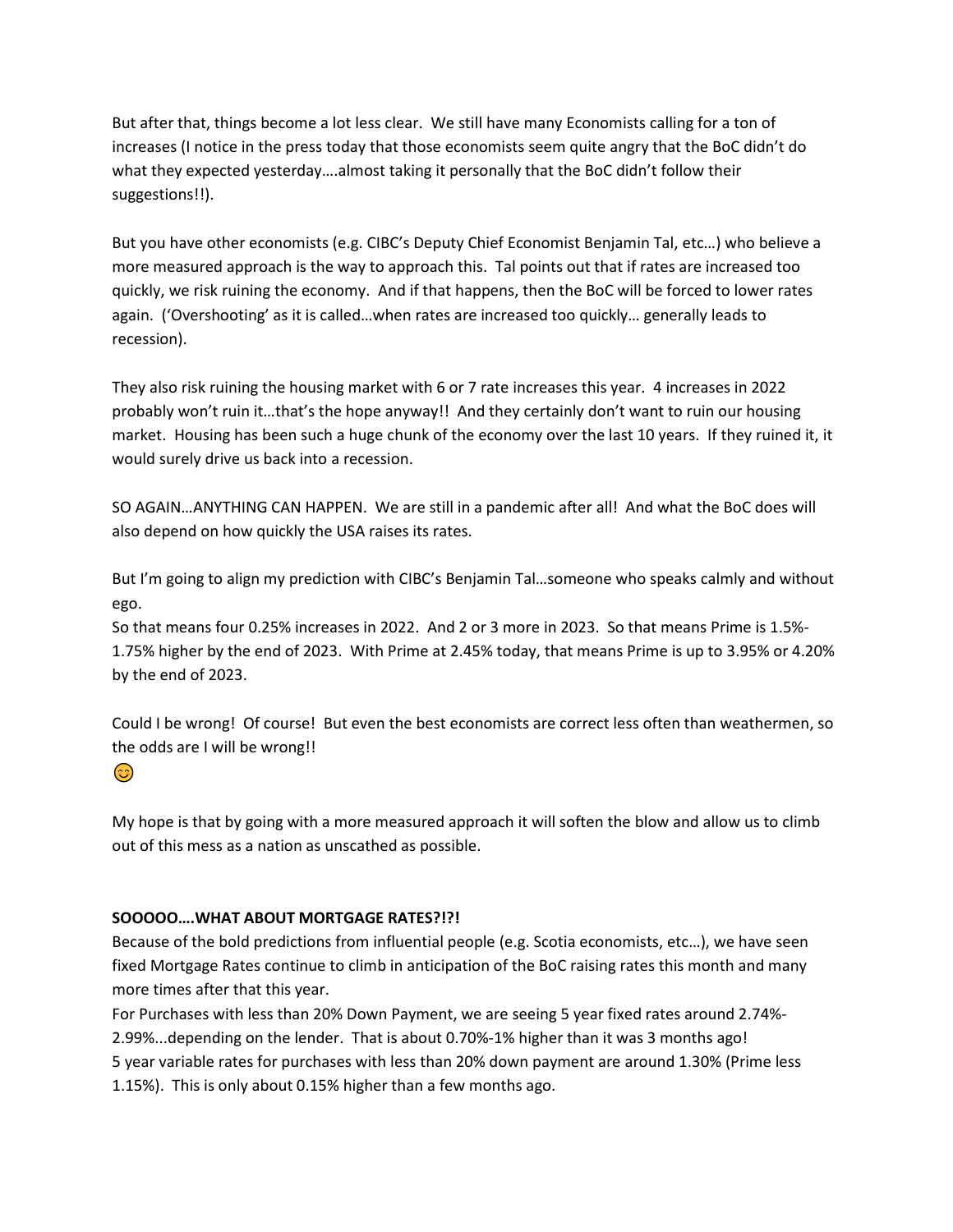For Purchases with 20% Down Payment, the 5 year fixed rate is up to 2.89-3.24%...depending on the lender. That is up 0.60%-0.95% in the last 3 months. The 5 year variable option is now at 1.45% (prime less 1%). That is an increase of only about 0.10% over the last 3 months.

Most likely this trend of fixed rates increasing will continue as we move forward, as rates are going to be increased by the BoC soon. Though we might see a bit of a lull for a month as the market had already priced in an increase yesterday which didn't materialize.

# *IN GTA REAL ESTATE NEWS:*

*TORONTO, ONTARIO, January 6, 2022 – A record 121,712 sales were reported through TRREB's MLS® System in 2021 – up 7.7 per cent from the previous 2016 high of 113,040 and up 28 per cent compared to 2020. Record demand last year was up against a constrained supply of listings, with new listings up by 6.2 per cent – a lesser annual rate than sales. The result was extremely tight market conditions and an all-time high average selling price of \$1,095,475 – an increase of 17.8 per cent compared to the previous 2020 record of \$929,636.* 

*"Despite continuing waves of COVID-19, demand for ownership housing sustained a record pace in 2021. Growth in many sectors of the economy supported job creation, especially in positions supporting aboveaverage earnings. Added to this was the fact that borrowing costs remained extremely low. These factors supported not only a continuation in demand for ground-oriented homes, but also a resurgence in the condo segment as well," said TRREB President Kevin Crigger.* 

*One sales trend that stood out in 2021 compared to 2020 was the resurgence in demand for homes within the City of Toronto. Overall sales in the "416" area code were up by a substantially greater annual rate (+36.8 per cent) compared to sales growth for the surrounding Greater Toronto Area (GTA) suburbs combined (+23.6 per cent). The marked recovery in the condominium apartment segment was a key driver of this trend.* 

*"Tight market conditions prevailed throughout the GTA and broader Greater Golden Horseshoe in 2021, with a lack of inventory noted across all home types. The result was intense competition between buyers, pushing selling prices up by double digits year-over-year. Looking forward, the only sustainable way to moderate price growth will be to bring on more supply. History has shown that demand-side policies, such as additional taxation on principal residences, foreign buyers, and small-scale investors, have not been sustainable long-term solutions to housing affordability or supply constraints," said TRREB Chief Market Analyst Jason Mercer.* 

*In December, GTA REALTORS® reported 6,031 sales – a strong result historically, but still down by more than 1,000 transactions (-15.7 per cent) compared to the record of 7,154 set in December 2020. Over the same period, new listings were down by 11.9 per cent to 5,174. The MLS® Home Price Index Composite*